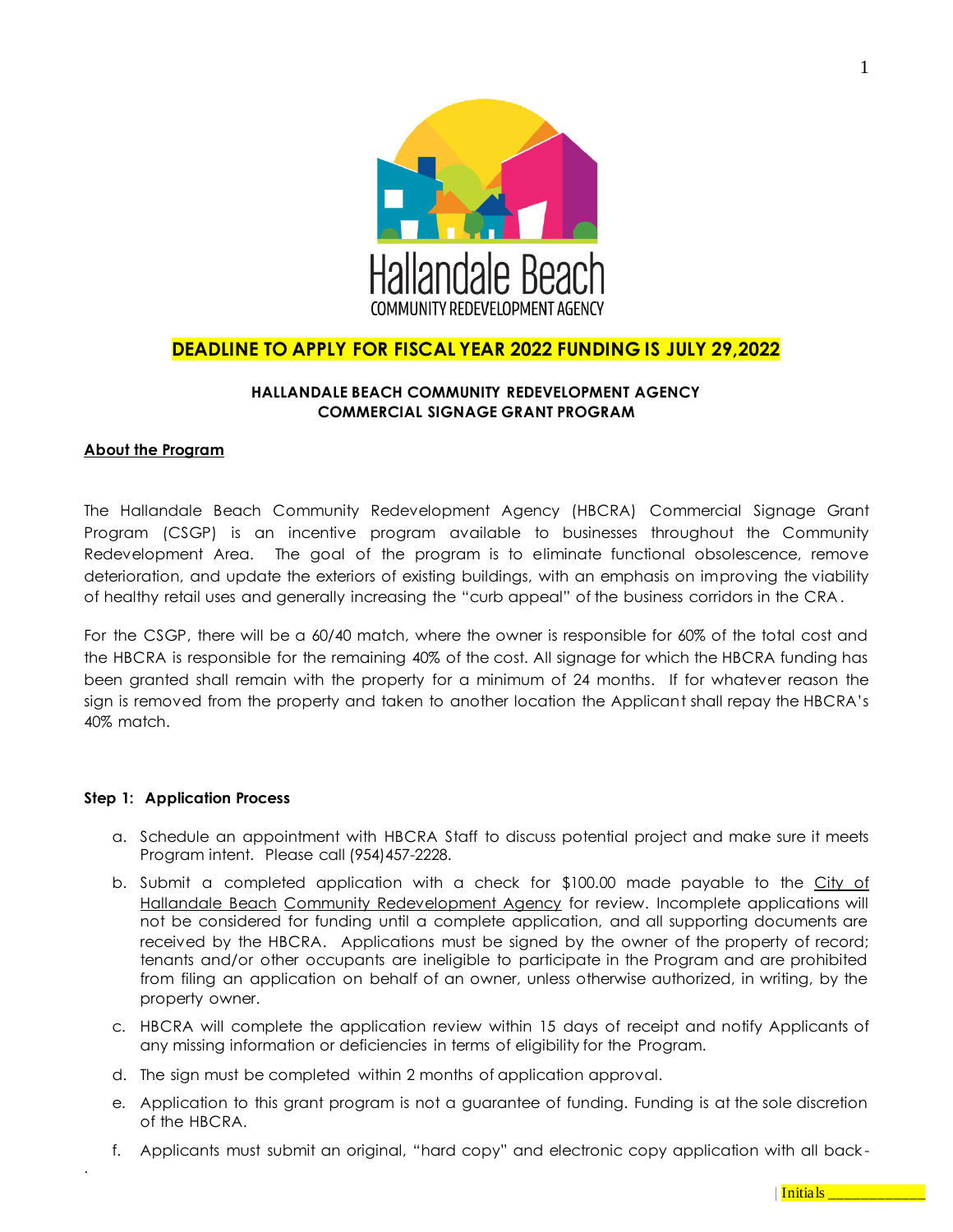up materials to the HBCRA for review and subsequent approval by the HBCRA. Applications will be considered on a first-come, first-serve basis.

## **PLEASE READ THE FOLLOWING PRIOR TO APPLICATION SUBMITTAL**

- The application must include **all** of the following items: Photographs of the current condition of site and structures; Three quotes of for signage cost and installation.
- Owners of properties that are for sale may not apply for grant funding. Properties sold within twenty-four months of receiving grant funding **must repay the full grant amount**.
- Applicant must also submit proof of payment before reimbursement can be issued.
- The property owner shall not install sign or begin process until application approved (Grants cannot be applied retroactively for work previously completed) until the Grant Agreement and Memorandum of Grant Agreements signed by all parties and the Memorandum of Grant Agreement has been recorded in Broward County public records. Improvements completed prior to approval, will not be eligible for reimbursement.
- Property must not have any delinquent ad valorem taxes, be free of all municipal and county liens, judgments and encumbrances of any kind.

## **AUTOMATIC DISQUALIFICATION**

.

- a. Is determined that the application does not meet the spirit, intent and/or legal requirements for the grant.
- b. A prior grant awarded to the applicant was rescinded.
- c. The applicant is currently a party in litigation against the HBCRA and/or City or has threatened litigation against the HBCRA and/or City.
- d. Any work done prior to the CRA Board approval does not qualify.
- e. Religious organizations or sites being utilized for religious purposes will not be considered for funding, unless the funding will not have as its primary effect the advancing or inhibiting of religion.
- f. The applicant has previously defaulted on any prior grant agreement or other agreement with the HBCRA and/or City.

#### SUBMISSION OF AN APPLICATION IS NOT A GUARANTEE OF FUNDING

It is the responsibility of the Applicant to READ AND UNDERSTAND all aspects of the Grant Program`s Rules/Requirements and Application. NOTICE TO THIRD PARTIES: the grant application program does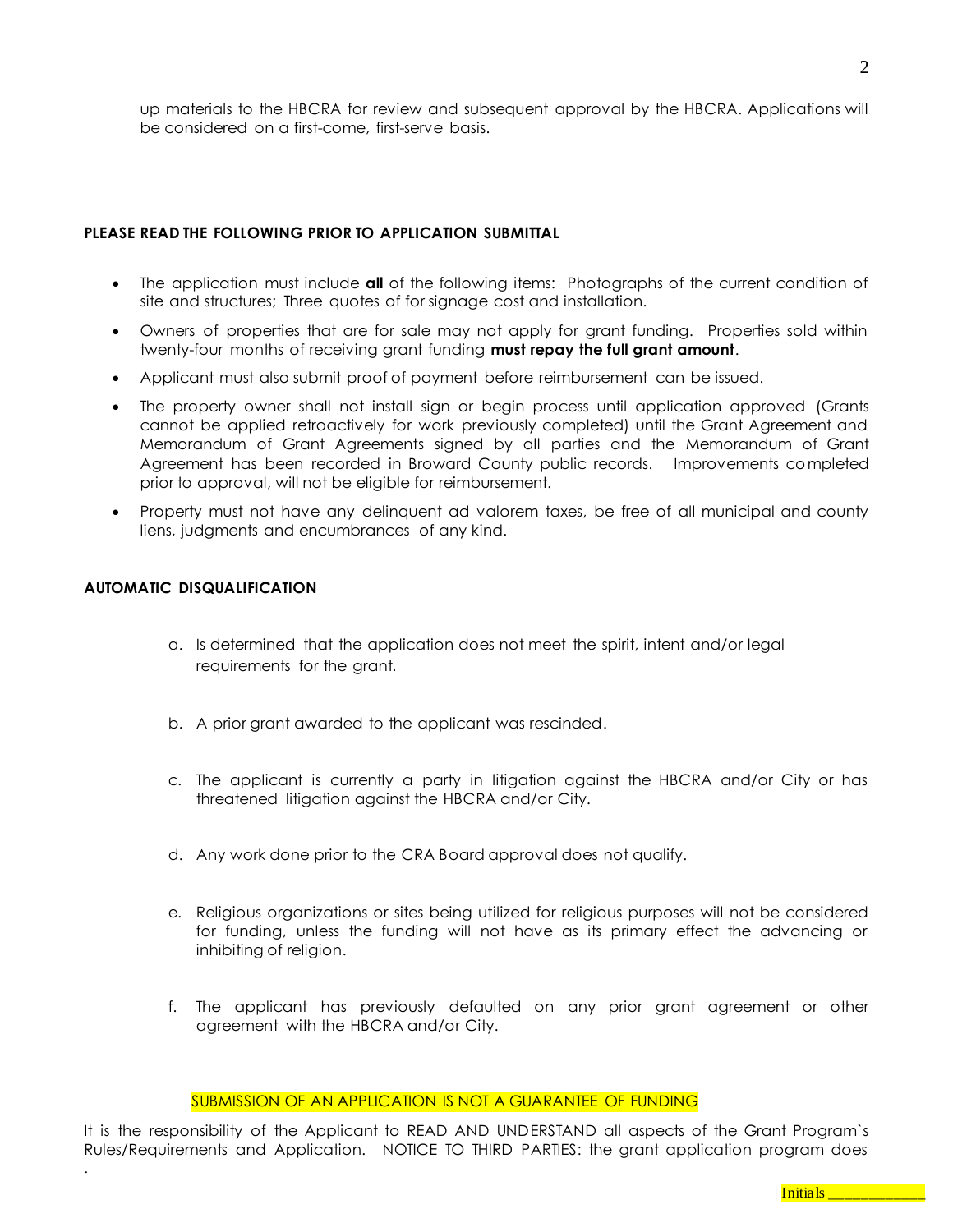not create any rights for any parties, including parties that performed work on the project. Nor shall issuance of a grant result in any obligation on the part of the HBCRA to any third party. The HBCRA is not required to verify that entities that have contracted with the Applicant have been paid in full, or that such entities have been paid any subcontractors in full. Applicant`s warranty that all bills related to the Project for which is the Applicant is directly responsible is sufficient assurance for the HBCRA to award grant funding.

I have read completely and understand the program requirements, including the application guidelines and grant reimbursement process.

Signature

 $\Box$  die  $\Box$  die  $\Box$  die  $\Box$  die  $\Box$  die  $\Box$  die  $\Box$  die  $\Box$  die  $\Box$  die  $\Box$  die  $\Box$  die  $\Box$  die  $\Box$  die  $\Box$  die  $\Box$  die  $\Box$  die  $\Box$  die  $\Box$  die  $\Box$  die  $\Box$  die  $\Box$  die  $\Box$  die  $\Box$  die  $\Box$  die  $\Box$ 

Printed Name and Title

\_\_\_\_\_\_\_\_\_\_\_\_\_\_\_\_\_\_\_\_\_\_\_\_\_\_\_\_\_\_\_\_\_\_\_\_

## **HALLANDALE BEACH COMMUNITY REDEVELOPMENT AGENCY**

## **COMMERCIAL SIGNAGE GRANT PROGRAM APPLICATION**

Date of Application\_\_\_\_\_\_\_\_\_\_\_\_\_\_\_\_

**1. Property Address: \_\_\_\_\_\_\_\_\_\_\_\_\_\_\_\_\_\_\_\_\_\_\_\_\_\_\_\_\_\_\_\_\_\_\_\_\_\_\_\_\_\_\_\_\_\_\_\_\_\_\_\_\_\_\_\_\_\_\_\_\_\_\_\_\_\_\_\_\_\_\_\_**

**2. Name of Applicant:\_\_\_\_\_\_\_\_\_\_\_\_\_\_\_\_\_\_\_\_\_\_\_\_\_\_\_\_\_\_\_\_\_\_\_\_\_\_\_\_\_\_\_\_\_\_\_\_\_\_\_\_\_\_\_\_\_\_\_\_\_\_\_\_\_\_\_\_\_\_\_\_**

**3. Address of Applicant: \_\_\_\_\_\_\_\_\_\_\_\_\_\_\_\_\_\_\_\_\_\_\_\_\_\_\_\_\_\_\_\_\_\_\_\_\_\_\_\_\_\_\_\_\_\_\_\_\_\_\_\_\_\_\_\_\_\_\_\_\_\_\_\_\_\_\_\_\_**

.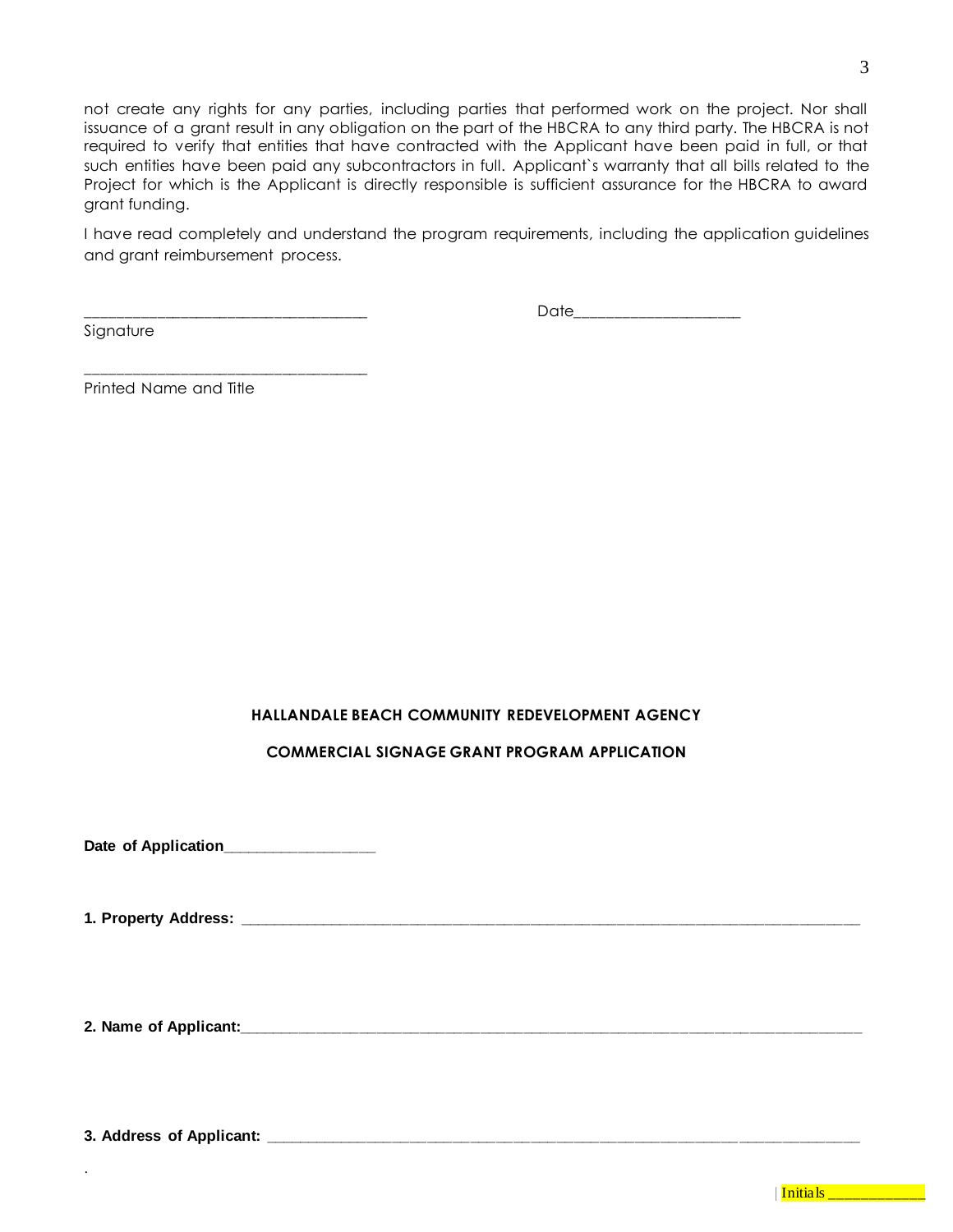| Phone: ()<br>Fax: $($ )                                                                                                          |  |
|----------------------------------------------------------------------------------------------------------------------------------|--|
|                                                                                                                                  |  |
| 4. Does the Applicant own property? ____________ Yes _________________No                                                         |  |
| 5. Indicate the owning entity of the property (i.e. name on property title)                                                      |  |
|                                                                                                                                  |  |
| Total Project Cost____________<br>Total Funding Request___________<br>7.<br>Authorized Representative (Property Owner or Agent): |  |

 $\ddot{\phantom{a}}$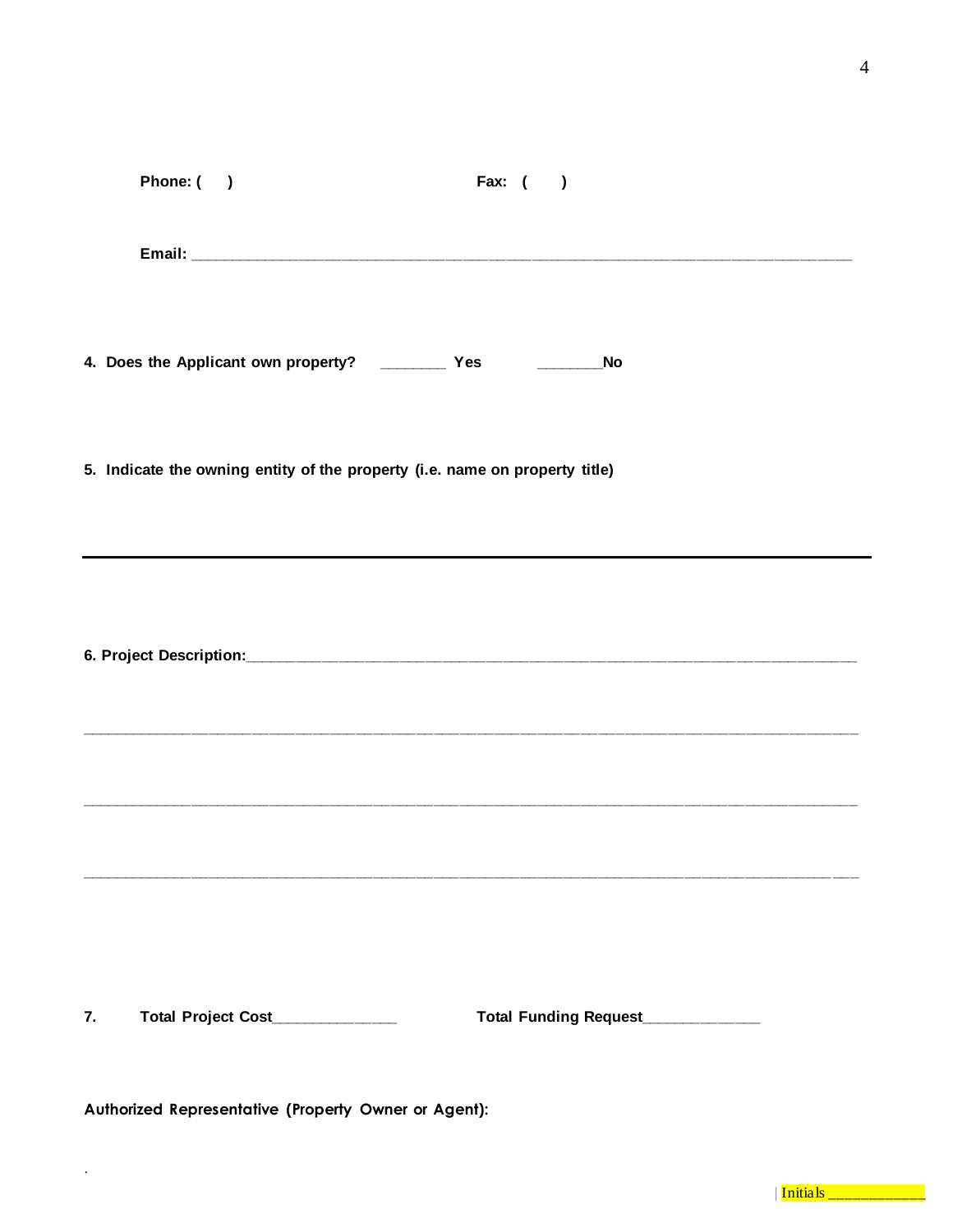**Signature Date** 

.

### **Print Name and Title**

**\_\_\_\_\_\_\_\_\_\_\_\_\_\_\_\_\_\_\_\_\_\_\_\_\_\_\_\_\_\_\_\_\_**

*\*If application is signed by authorized agent, please provide proof through notarized letter, articles of incorporation or some other form acceptable to HBCRA legal counsel.*

**\_\_\_\_\_\_\_\_\_\_\_\_\_\_\_\_\_\_\_\_\_\_\_\_\_\_\_\_\_\_\_\_\_ \_\_\_\_\_\_\_\_\_\_\_\_\_\_\_\_\_\_\_\_\_\_\_\_\_**

## **COMMERCIAL SIGNAGE GRANT PROGRAM CHECKLIST**

| $\Box$ | One (1) hard copy and one (1) electronic copy of the completed application  |
|--------|-----------------------------------------------------------------------------|
|        | with a check for \$100.00 made payable to the City of Hallandale Beach CRA. |

□ Photographs of the current condition of site and structures.

| Three (3) quotes from different companies estimating the cost and installation of the sign for the |
|----------------------------------------------------------------------------------------------------|
| business.                                                                                          |

|  | Applicant acknowledges that the property to be improved does not have any delinquent ad              |  |  |  |  |  |  |
|--|------------------------------------------------------------------------------------------------------|--|--|--|--|--|--|
|  | valorem taxes and is free of all municipal and county liens, judgments and encumbrances of any kind. |  |  |  |  |  |  |

| $\Box$ | Applicant acknowledges that properties that are sold within twenty-four months of receiving        |  |  |  |  |
|--------|----------------------------------------------------------------------------------------------------|--|--|--|--|
|        | grant funding must repay the full amount of the grant and that a lien shall be recorded by the CRA |  |  |  |  |
|        | against the property in order to secure the right of repayment.                                    |  |  |  |  |

 $\Box$  A canceled check of payment to sign company in order to be approved for reimbursement